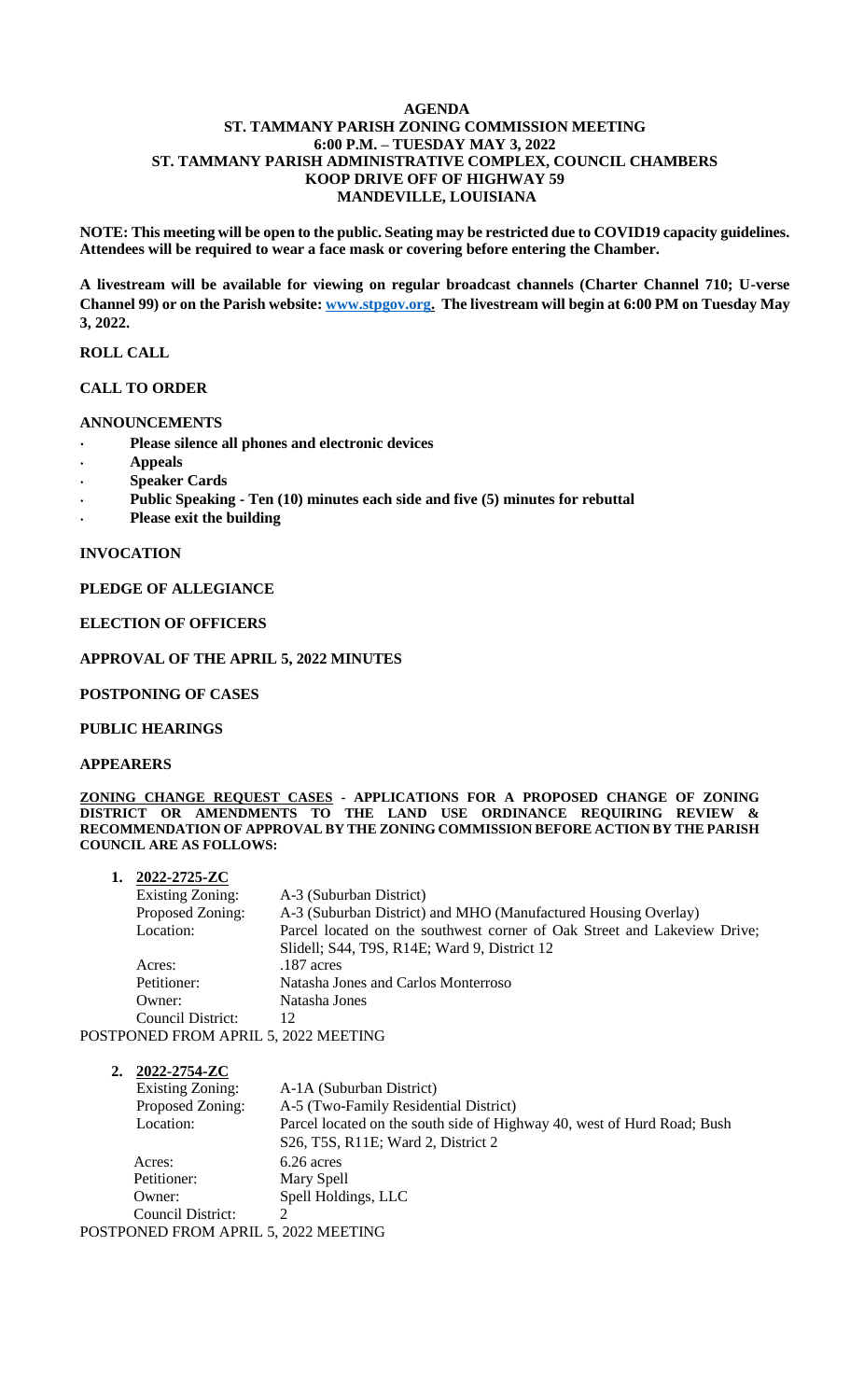#### **AGENDA ST. TAMMANY PARISH ZONING COMMISSION MEETING 6:00 P.M. – TUESDAY MAY 3, 2022 ST. TAMMANY PARISH ADMINISTRATIVE COMPLEX, COUNCIL CHAMBERS KOOP DRIVE OFF OF HIGHWAY 59 MANDEVILLE, LOUISIANA**

| 2022-2763-ZC                         | <b>WITHDRAWN</b>                                                        |
|--------------------------------------|-------------------------------------------------------------------------|
| <b>Existing Zoning:</b>              | A-3 (Suburban District)                                                 |
| Proposed Zoning:                     | A-3 (Suburban District) and MHO (Manufactured Housing Overlay)          |
| Location:                            | Parcel located on the north side of Dixie Ranch Road, east of Louisiana |
|                                      | Highway 434, Lacombe; S16, T8S, R13E; Ward 7, District 7                |
| Acres:                               | 1 acre                                                                  |
| Petitioner:                          | <b>Christine Bratcher</b>                                               |
| Owner:                               | Brian and Christine Bratcher                                            |
| Council District:                    |                                                                         |
| POSTPONED FROM APRIL 5, 2022 MEETING |                                                                         |

| 4. | 2020-2143-ZC      |                                                                           |
|----|-------------------|---------------------------------------------------------------------------|
|    | Proposed Zoning:  | Major Amendment to the River Park Estates PUD Planned Unit Development    |
|    |                   | Overlay                                                                   |
|    | Location:         | Parcels located on the north and south sides of M P Planche Road, west of |
|    |                   | Louisiana Highway 25, Covington; S18, T6S, R11E; Ward 3, District 3       |
|    | Acres:            | 134.73 acres                                                              |
|    | Petitioner:       | Corie Herberger                                                           |
|    | Owner:            | <b>River Park Estates, LLC</b>                                            |
|    | Council District: | 3                                                                         |
|    | $P_{\mathbf{D}}$  | $0.022$ $\mu$ $\mu$ $\mu$ $\mu$ $\mu$                                     |

| POSTPONED FROM APRIL 5, 2022 MEETING |  |  |
|--------------------------------------|--|--|
|--------------------------------------|--|--|

| 5. | 2022-2777-ZC            |                                                                                  |
|----|-------------------------|----------------------------------------------------------------------------------|
|    | <b>Existing Zoning:</b> | A-2 (Suburban District)                                                          |
|    | Proposed Zoning:        | HC-2 (Highway Commercial District)                                               |
|    | Location:               | Parcels located on the south side of North 5th Street, west of Vivian Street and |
|    |                         | Ladybug Lane; Covington; S42, T7S, R11E, Ward 3, District 5                      |
|    | Acres:                  | .66 acres                                                                        |
|    | Petitioner:             | Josie Adams                                                                      |
|    | Owner:                  | J&J Builders Northshore, Inc.                                                    |
|    | Council District:       | 5                                                                                |

# **6. 2022-2780-ZC**

| Existing Zoning: | A-2 (Suburban District)                                                                                                   |
|------------------|---------------------------------------------------------------------------------------------------------------------------|
| Proposed Zoning: | NC-1 (Professional Office District)                                                                                       |
| Location:        | Parcel located on the east side of LA Highway 1077, north of Baham Road;<br>Covington; S28, T6S, R10E; Ward 1, District 3 |

| Acres:            | 1.4542 acres          |
|-------------------|-----------------------|
| Petitioner:       | Mary Bolner           |
| Owner:            | Mary and Larry Bolner |
| Council District: |                       |

# **7. 2022-2793-ZC**

Existing Zoning: A-3 (Suburban District) Proposed Zoning: A-4 (Single-Family Residential District) Location: Parcel located on the south side of Labarre Street, east of Albert Street, and west of Monterey Drive; Mandeville; S38, T8S, R11E; Ward 4, District 10 Acres: .93 acres Petitioner: Sherrie Ybarzabal Owner: 1280 Labarre, LLC – Sherrie Ybarzabal Council District: 10

# **8. ZC96-11-064**

| Proposed Zoning:  | Major Amendment to the PUD (Planned Unit Development Overlay)          |
|-------------------|------------------------------------------------------------------------|
| Location:         | Parcel located on the north side of Camphill Drive, west of Money Hill |
|                   | Parkway; Covington; S12, T6S, R12E; Ward 6, District 6                 |
| Acres:            | $6.024$ acres                                                          |
| Petitioner:       | Money Hill Plantation, LLC – Mimi Dossett                              |
| Owner:            | Mimi Dossett                                                           |
| Council District: | 6                                                                      |